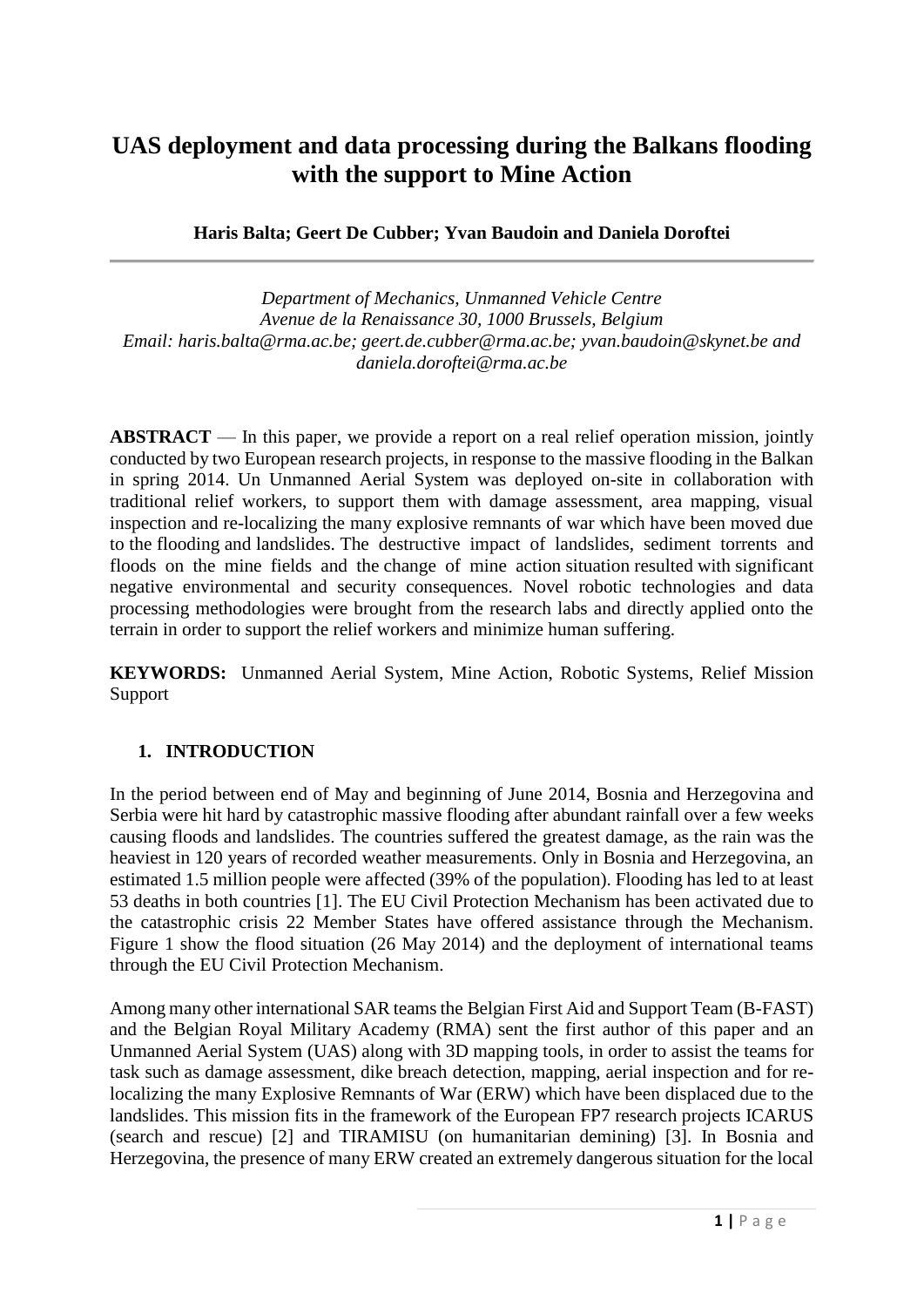

*Figure 1 Bosnia and Herzegovina flood map (source: EU Commission)*

population and the relief workers. Therefore, on the field, the mission also assisted a team of the Bosnia and Herzegovina Mine Action Centre (BHMAC) which was deployed to multiple regions of the country in order to localize the displaced ERW.

Natural disasters (floods, torrents, landslides, land shifting) have had intensive destructive impact on suspected hazardous areas (SHA) and mine fields in Bosnia and Herzegovina. Only in Bosnia and Herzegovina,  $831.4 \text{ km}^2$  were flooded, 37.48 km<sup>2</sup> of suspected hazardous area in

33 areas were under direct impact of torrents and landslides; by 4th July 2014, 1018 UXO, 92 mines and 3 cluster bombs were found, as well as 40.163 ammunition pieces. In addition,  $80.2 \text{km}^2$  of new areas which previously had not been mine suspected became potentially hazardous (Northern part of Bosnia and Herzegovina). BHMAC have provided data and information about the affected regions, the kinds of influence, the impact intensity and the spatial distribution, as well as the priorities [4].

#### **2. UNMANNED AERIAL VEHICLES HARDWARE**

The use of Unmanned Aerial Vehicles (UAV) for search and rescue missions provides benefits for users due to their low cost, portability, and potential fields of use [5]. In the context of search and rescues missions such systems can offer important support to human task forces in situation assessment and surveillance and in this way increasing the situational awareness of the environment from the air. The UAVs can be deployed without the need for extensive airstrips for take-off and landing. Operating costs are typically low, compared to conventional manned aircrafts. The use of small UAVs may improve the response time and coverage for search and

rescue operations allowing search and rescue teams to systematically survey and perform mapping of areas (high level of details and accuracy of ground pixel size 2- 5 cm) of importance in real time without any physical interaction within dangerous zones [6].

In the context of this mission we used UAV system used in this work is a small vertical take-off aerial system md4-1000 from Microdrones as shown in Figure 2. This UAV is a quadrotor-based aerial system, with 1030 mm diameter and complete carbon body with a maximum payload of around 2kg. The four gearless brushless



*Figure 2 Microdrones MD4-1000 quadrotor with field control base station*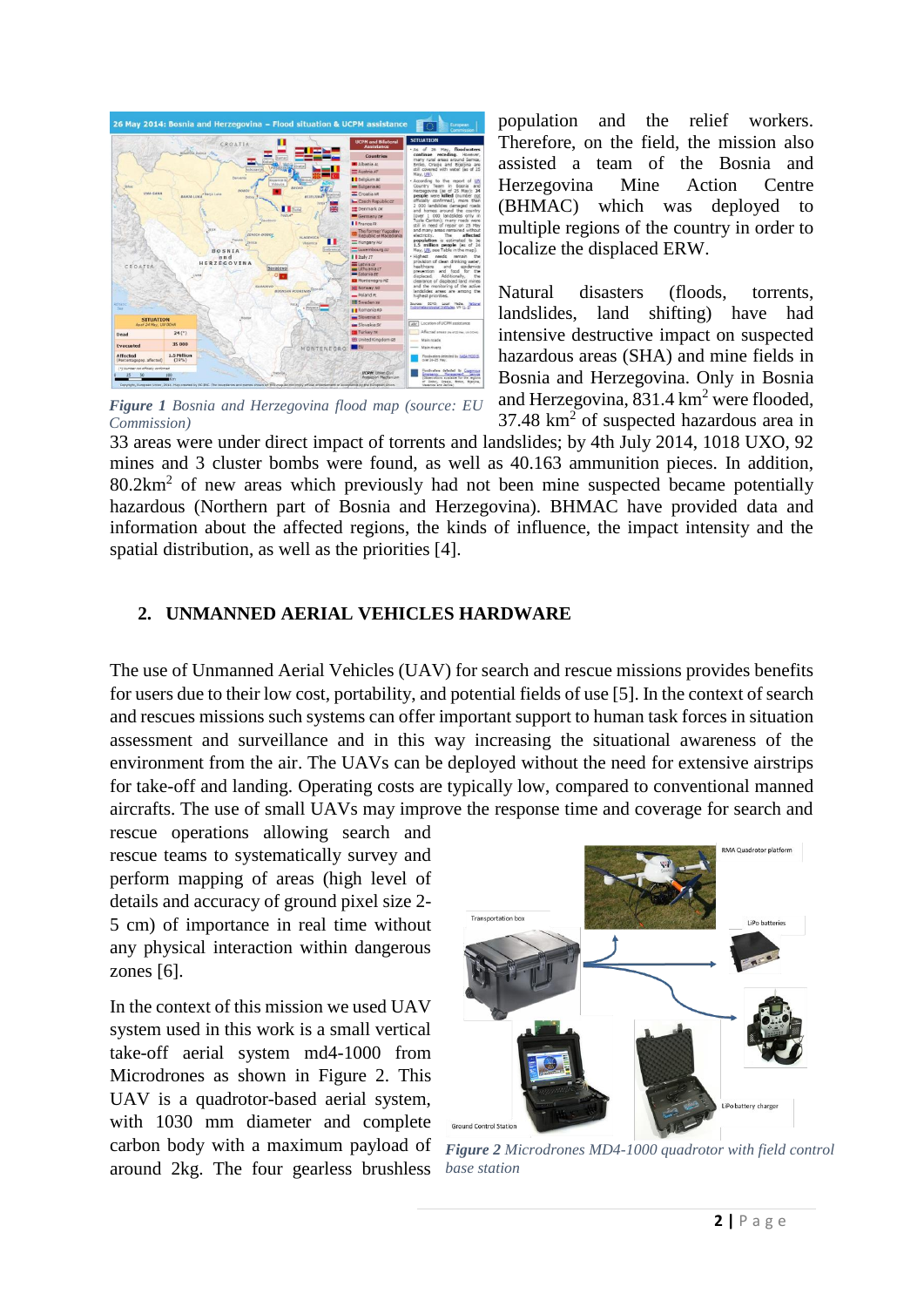electric motors are powered by lithium batteries. The autopilot is built on a small microprocessor collecting aerodynamics information through a set of tightly coupled sensors (GPS module, 3D-magnetometer, 3-axis gyroscope, 3-axis accelerometer and a barometric pressure sensor), allowing to fly autonomously waypoint based flights. Depending on the weight of the payload, state of the batteries, environmental and flight conditions the UAV can fly for about 35-40min. In additional the overall UAS (system comprises of a field control base station with high gain antenna for providing command, control and data recording to and from the UAV system. The field control base station is housed in a ruggedized case in order to protect the equipment. All data (GPS data, UAV position and attitude data, video data, flight time and battery level data) are transmitted in real-time to the ground receiver station via 5.8GHz wireless communication. The UAV system is equipped with a Sony NEX-7 24.3 megapixel digital camera with a Sigma 18mm lens. The camera is mounted below the UAV on a 2-axis gimbal with high precision tilt and roll stabilization (because of the strong and multi-direction wind) in real time to provide better images for aero triangulation and mapping. Moreover, it should be noted that the UAV does not fly if the wind speed is higher than 10 m/s. The digital camera was pre-calibrated in order to obtain good accuracy and results.

## **3. UAS RELIEF SUPPORT MISSION**

The UAS mission received the full support from the Federal Civil Protection of Bosnia and Herzegovina, the Ministry of Security and the Bosnian Mine Action Centre (BHMAC). After a coordination meeting in the Bosnian capital Sarajevo with the Bosnian Ministry of Security. Flight permits up to a flight altitude ceiling of 150m for the complete Bosnia and Herzegovina territory were granted with the support of the Ministry of Security of Bosnia and Herzegovina and the national Directorate of Civil Aviation (BHDCA). Due to the crisis situation and thanks to the fact that all application documents for the flight permits were readily available (as they were already prepared for our activities within the EU FP7 projects), these flight permits were issued within half a day after a coordination meeting in the capital Sarajevo with the Bosnian Ministry of Security. In a period of two weeks, we operated with a Vertical Take-Off and Landing Remotely Piloted Aircraft System on 13 locations (in the north and central part of the country). We performed around 20 flights within Visual Line of Sight in urban and semi-urban areas. In general, two types of operations were performed:

- Manual Flights. End-users (rescue or demining teams) indicated points of interest they wanted to see investigated by the UAV, mainly for damage assessment and visual inspection. The flights were then executed by a trained operator.
- Waypoint-based mapping flights. An area to be mapped by the UAV was indicated by the end-users. A flight plan was then set up to map this area using an autonomous waypoint-based flight. Also under these conditions, a trained pilot always operated the remote control station.

A typical flight had a duration of 25 to 30 minutes, which enables to cover an area of about 1 hectare. Multiple mapping missions were performed, gathering 200 to maximum 500 images with a resolution of 24 megapixels and mapping areas not larger as  $1 \text{km}^2$ .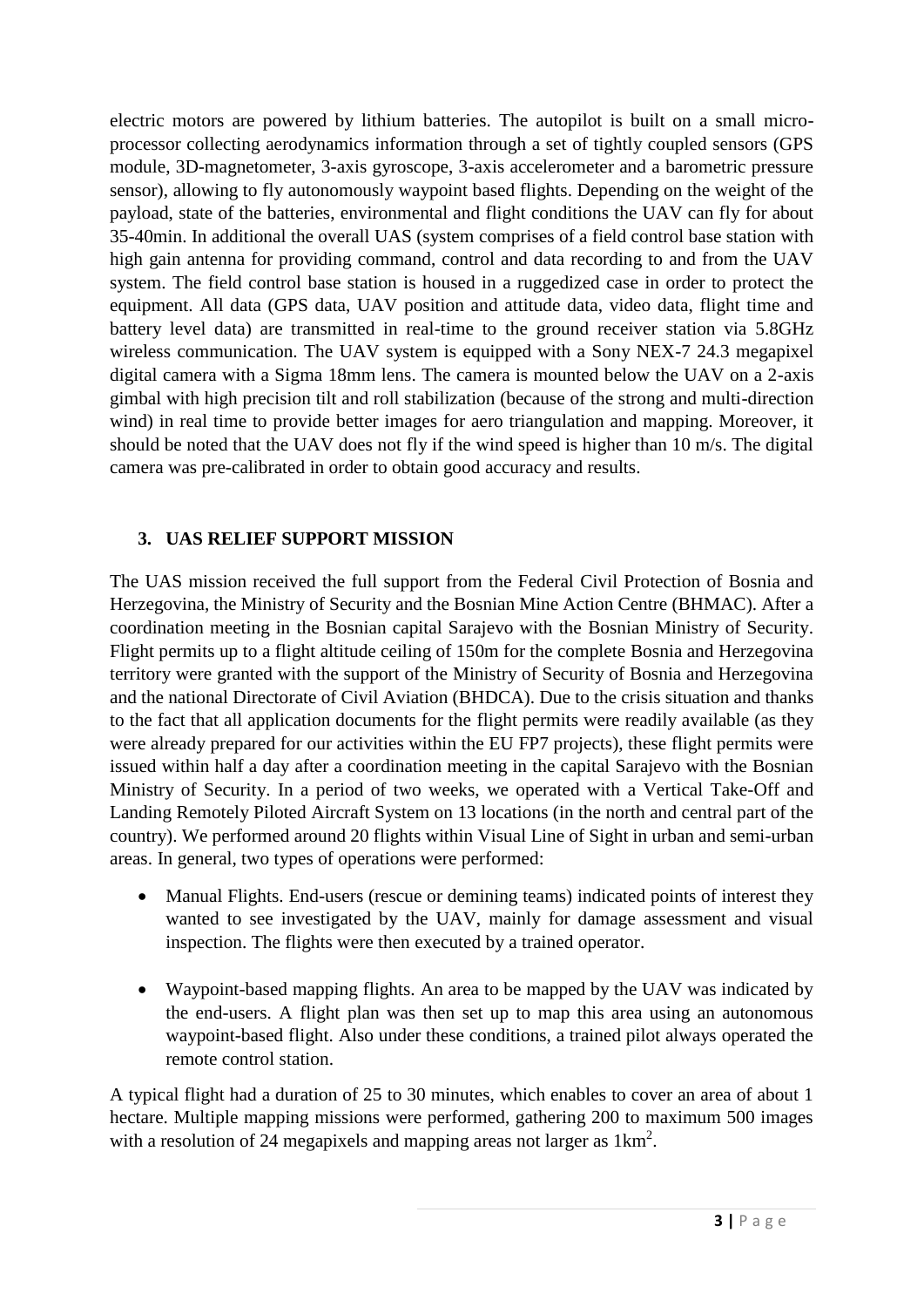Figure 3 shows the complete workflow process of the UAS flight mission. Starting from the definition of the affected mine suspected areas, terrain reconnaissance, producing a flight plan, measuring G-GPS ground control points through flight execution with data acquisition and finally post-processing activities.

1 • Defining the areas for aerial remote sensing based on the requirements of BHMAC 2 • Terrain reconnaissance (defining the access points of the mine suspected area, measuring the D-GPS coordinates, defining the feasibility of the mission, weather and environmental conditions) 3 •Producing the flight plan for an automatic waypoint-based flight, setting up the ground control points. 4 • Field deployment (equipment check, ground crew team, weather conditions) and flight execution (daily flight capacities, constraints) 5 • Field work complete. Analysing the flight log files, producing geo-referenced data sets. 6 • Post processing activities, generating digital orthophotos, digital elevation models, defining new risk maps.

#### *Figure 3 Workflow planning of the UAS flight mission*

Figure 4 shows example images for an automatic waypoint-based mapping flight acquired by the UAS. Example of the landslide, which crosses the mine field from the region Olovo (Central part of Bosnia and Herzegovina).

We generated the orthomosaic and DTM using an algorithm, which analyses all images of the aerial data set and searches for matching points. The most well-known feature matching algorithm is the scale-invariant feature transform approach. Those feature-matching points are combined with meta-data information from the autopilot (altitude, camera position and orientation) and are used in a bundle block adjustment in order to reconstruct the exact position and orientation of the camera for every acquired image. Based on this reconstruction the matching points are verified and their 3D coordinates calculated.



*Figure 4 Example of mine suspected area images acquired by the UAS*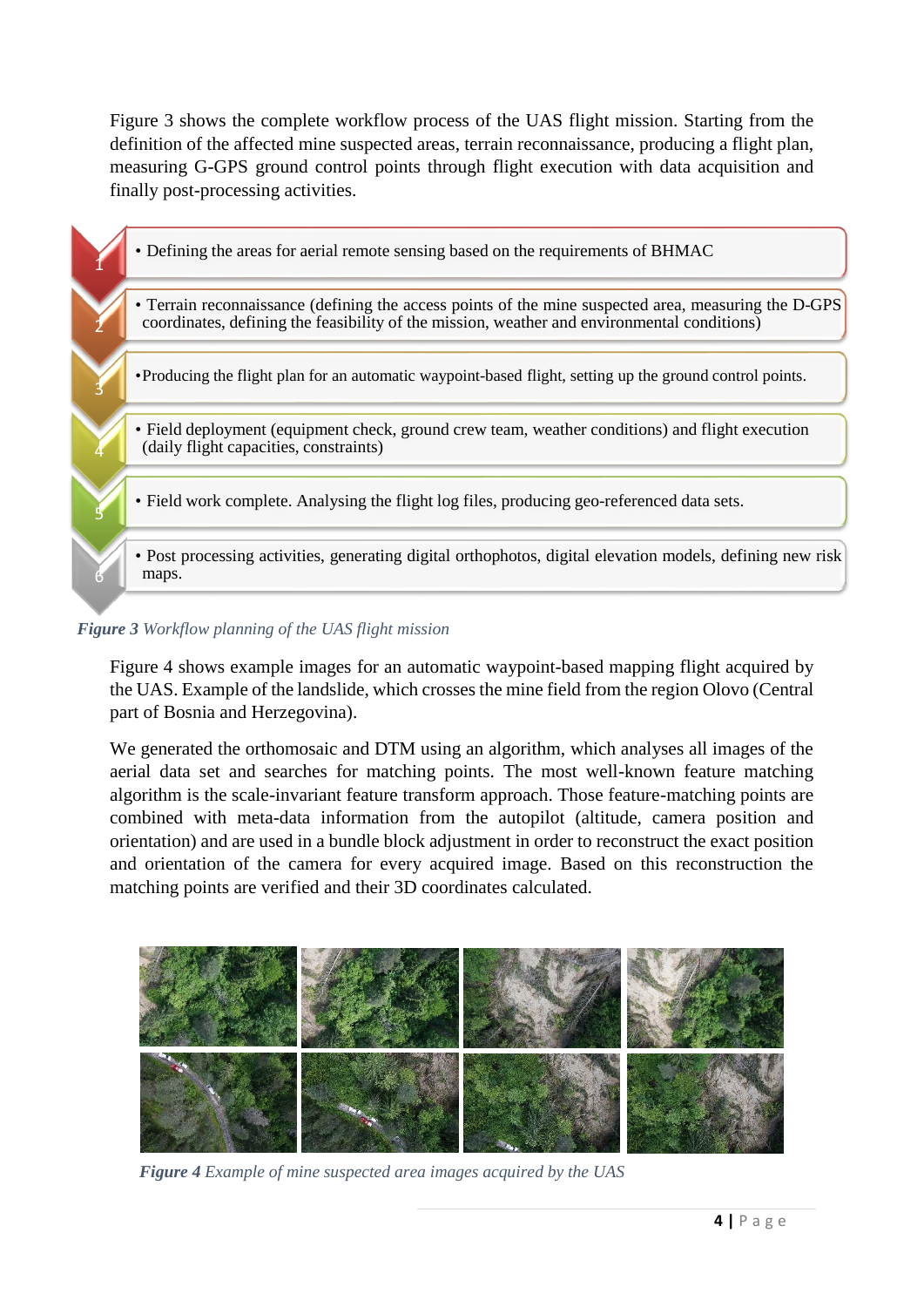Those 3D points are interpolated to form a triangulated irregular network in order to obtain a Digital Elevation Model (DEM). This DEM is used to project every image pixel and to calculate the geo-referenced orthomosaic of the area. The reconstructed DEM and the resulting orthomosaic are shown in Figure 5. The quality of digital orthomosaic and DEM depends on the accuracy of the Ground Control Points (GCPs). If the quality of GCPs is excellent, therefore the result of digital orthomosaic and DEM can be anticipated accurately too. In this case we could reach an accuracy within few cm per pixel.



*Figure 5 Post-processing of UAS image data for demining. left: high-resolution orthomosaic of a minefield affected by a landslide right: Corresponding digital elevation model* 

The resulting models are fused with the mine action data and analyzed together with the domain experts from BHMAC in order to estimate the effects of intensive destructive impact of the landslides, sediment torrents and floods on the mine fields and ERW. The complete models are used for spatial estimation of new hazardous risk caused by the shifting of landmines and unexploded ordnance (UXO) to wider areas which had not been mine suspected before the disaster. Fusing the obtained data from the UAV (3D Digital Terrain Models) with pre-existing data (mine risk maps from satellite imaging and the Mine Action Centers), it was possible to predict the movement of the landmines and to generate updated mine risk maps and maps of mine-affected areas. To give an indication of the scale of the problem, it can be reported that mines were found up to 23 kilometers from their original location. This means that the search area is huge and that the effectiveness of area reduction techniques like the use of the UAS, combined with 3D mapping predicting the ERW-movement and thereby limiting the search area, can be dramatic.

Beside the mapping flight the UAS was used also for inspection and for aerial assessment fights, especially into areas where the relief teams could not access due to the high risks. The general approach was to find indicators of where the mine fields were shifted due to the floods and landslides. Figure 6 shows a re-allocated mine field due to landslides. The data of the UAV was mostly important in assessing the ground movement due to landslides



*Figure 6 Left: Re-location of mines due the landslides Right: Detected Anti-Personal Mine (reallocated mine due to the landslide)*